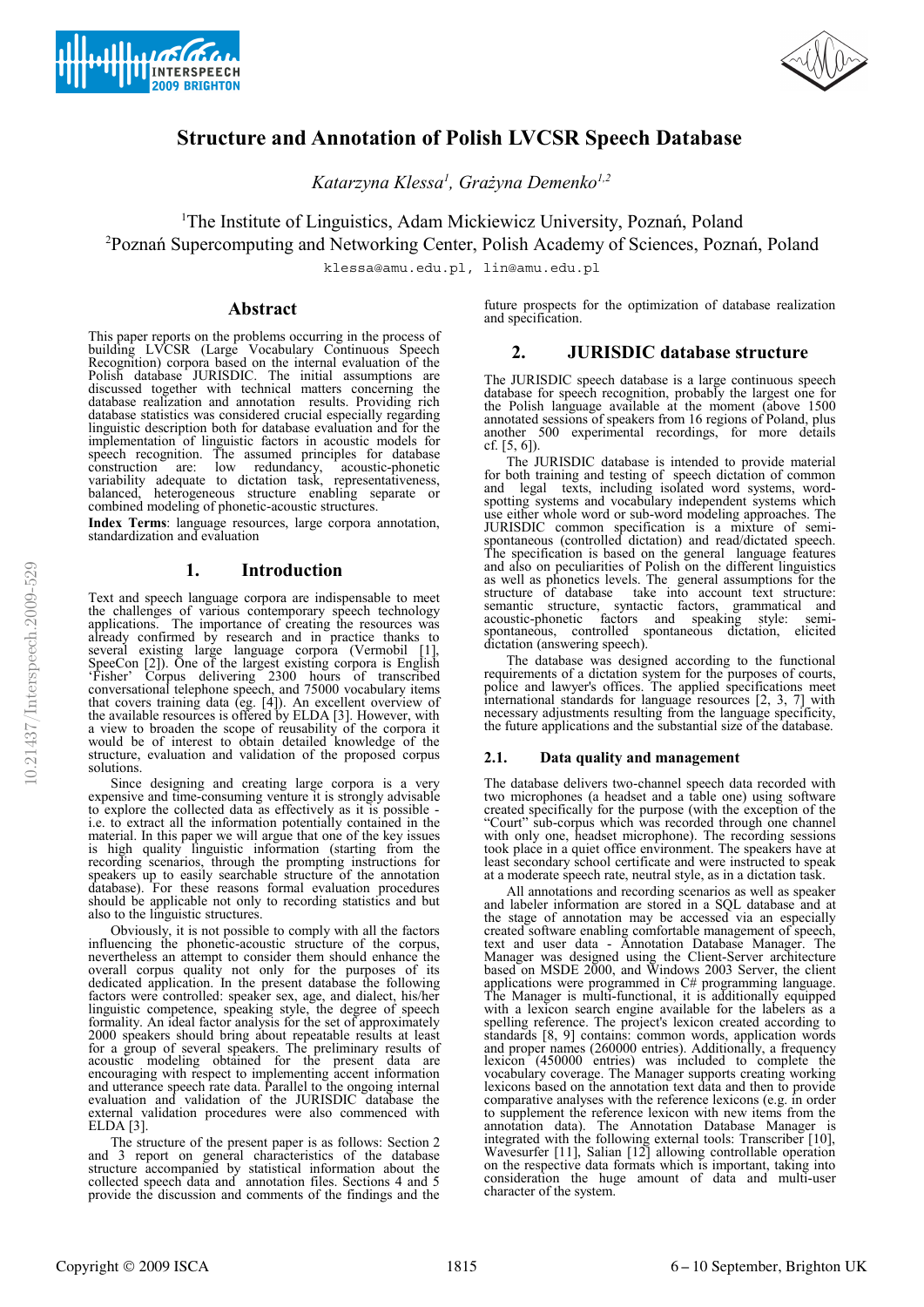### **2.2. The structure of the annotated corpora**

The annotated database is composed of three major subcorpora includes:

- "Police&Office" read and semi-spontaneous speech including three main types of text: type A – (semi-)spontaneous speech: elicited dictation of short descriptions, isolated phrases, numbers or letter sequences; type  $B - read$  speech for phonetic coverage and syntactically controlled structures; type C – read speech: semantically controlled structures, applicationspecific vocabulary. The coverage of triphones in the scenarios of text type B read is as follows: within-word triphones: 10593, triphones containing an accented vowel: 8492, unaccented triphones 10650, phrase-final triphones: 4495. The number of triphones in the present text corpus is significant however so far, the general triphone statistics for Polish have been investigated only for fragmentary data not sufficient to provide an informative comparison or give the actual percentage of the total number of Polish triphones covered by the present data.
- "Court"- spontaneous speech of judges recorded during real court trials in courtrooms.
- "Lawyer" read speech covering specialized language recorded in lawyers' offices.

### **2.3. Recordings statistics**

Table 1 presents the number of recorded and annotated utterances within the three major sub-corpora of the database: "Police&Office" with sub-categories (read and semispontaneous speech), "Lawyer" (read speech) and "Court" (spontaneous speech) (cf. paragraph 2.2 above, and [5]).

The "Police&Office" corpus, which is the fundamental and the richest one, delivers the total number of 478579 utterances from 1369 speakers (784 hours of speech). Its largest subsets contain utterances for grammatic and phonetic coverage, and dictation task texts. An important percentage belongs also to read sentences taken from original police reports. The "Lawyer" sub-corpus (above 12 thousand utterances read by 158 subjects) is to some extent supplementary for the "legal text" subset of the "Police-Office" sub-corpus, produced with a view to enhance the quality of the dictation system for lawyer's offices. The total duration of the "Lawyer" sub-corpus is 56 hours. The "Court" sub-corpus is the smallest one (the total of 4342 utterances, 33 speakers, total duration: 15 hours), however from certain point of view it might be very interesting since it contains spontaneous speech recorded in the real-life situations. The speech is spontaneous in the meaning that it is not elicited or controlled by the experiment, however it is produced by judges speaking formally, in public thus it is expected to be comparably well-formed and not excessively expressive. A certain drawback for the courtroom recordings might be the fact that the noise level is significantly higher than in the remaining sub-corpora, however the noises are an inevitable circumstance for data recorded in such type of environment.

Apart from the annotated sub-corpora (Table 1) the JURISDIC database contains approximately 577 additional recording sessions (total duration: 300 hours). Part of these sessions are the product of the preliminary recordings, part of them was obtained in the environment of higher noise levels or from speakers with speech disorders, a subset of about 200 sessions are one-channel recordings of read speech. Altogether, taking the experimental recordings into account, the database comprises speech provided by 2137 speakers (total duration of the whole database: above 1155 hours).

# **3. Annotation**

#### **3.1. Annotation procedures**

The starting point for annotation specification applied for the present corpus were SpeeCon annotation guidelines (deliverable D214 [13]) based on orthographic, word-level transcription. In the first step, annotators (a team of students of The Faculty of Modern Languages and Literature in Poznań, above thirty people during the whole period of the

annotation process) manually validated the agreement of the recorded text with the input orthographic transcription by inserting necessary adjustments, special events markers, and time boundaries.

Table 1: *The number of annotated utterances and the total duration of JURISDIC sub-corpora.*

| Sub-Corpus      | Description                                                                           | <b>Duration</b><br>(hours) | Annotated<br><b>Utterance</b><br>Count |
|-----------------|---------------------------------------------------------------------------------------|----------------------------|----------------------------------------|
|                 | Semi-spontaneous<br>speech, dictation                                                 | 111                        | 92891                                  |
|                 | Read B1 - phonetic<br>and grammar structure<br>coverage: longer,<br>complex sentences | 134                        | 83160                                  |
|                 | Read B2 - phonetic<br>and grammar<br>coverage: short<br>sentences                     | 113                        | 124371                                 |
| Police & Office | Read B <sub>3</sub> - common<br>short phrases, bigrams,<br>pause contexts             | 5                          | 9540                                   |
|                 | Read CR - police<br>reports                                                           | 224                        | 88579                                  |
|                 | Read CC - legal texts,<br>comparably long,<br>sophisticated sentences                 | 143                        | 35722                                  |
|                 | Read C - diversified<br>vocabulary and phrases<br>for lexical coverage                | 54                         | 44316                                  |
| Lawyer          | Legal texts -<br>specialized formal texts                                             | 56                         | 12012                                  |
| Court           | Courtroom recordings,<br>spontaneous speech                                           | 15                         | 4342                                   |
|                 | Total:                                                                                | 855                        | 494933                                 |

The first-step annotations were hand-validated (if necessary) by two expert phoneticians and four experienced labelers for whom the inter-labeler agreement was monitored, especially as concerned the number and types of special events and time boundary insertion and spelling errors [14]. The inter-labeler agreement concerning the time boundaries was high (above 90%), the agreement for the special events labels depended on the type of label and was best for the unintelligible speech markers (above 80%) and filled pause labels (approx. 70%). It was lower for speaker noise labels and mispronunciation markers because of a greater variation observed for one of the labelers, after excluding the results for that labeler, the agreement was up to 70%.

For the purposes of acoustic modeling, the speech data were labeled on the phone level via an integrated automatic segmentation tool Salian [12] according to rules used also in Polphone [15]. Annotation Database Manager supports also fully manual validation of the automatic labeling (however so far, the phone level segmentation was performed only automatically with Salian, the hand-validation is planned in the near future).

#### **3.2. Annotation information**

The annotation files may serve as a rich source of information about the database contents, most importantly about the speech signal files, but also, somewhat indirectly, about the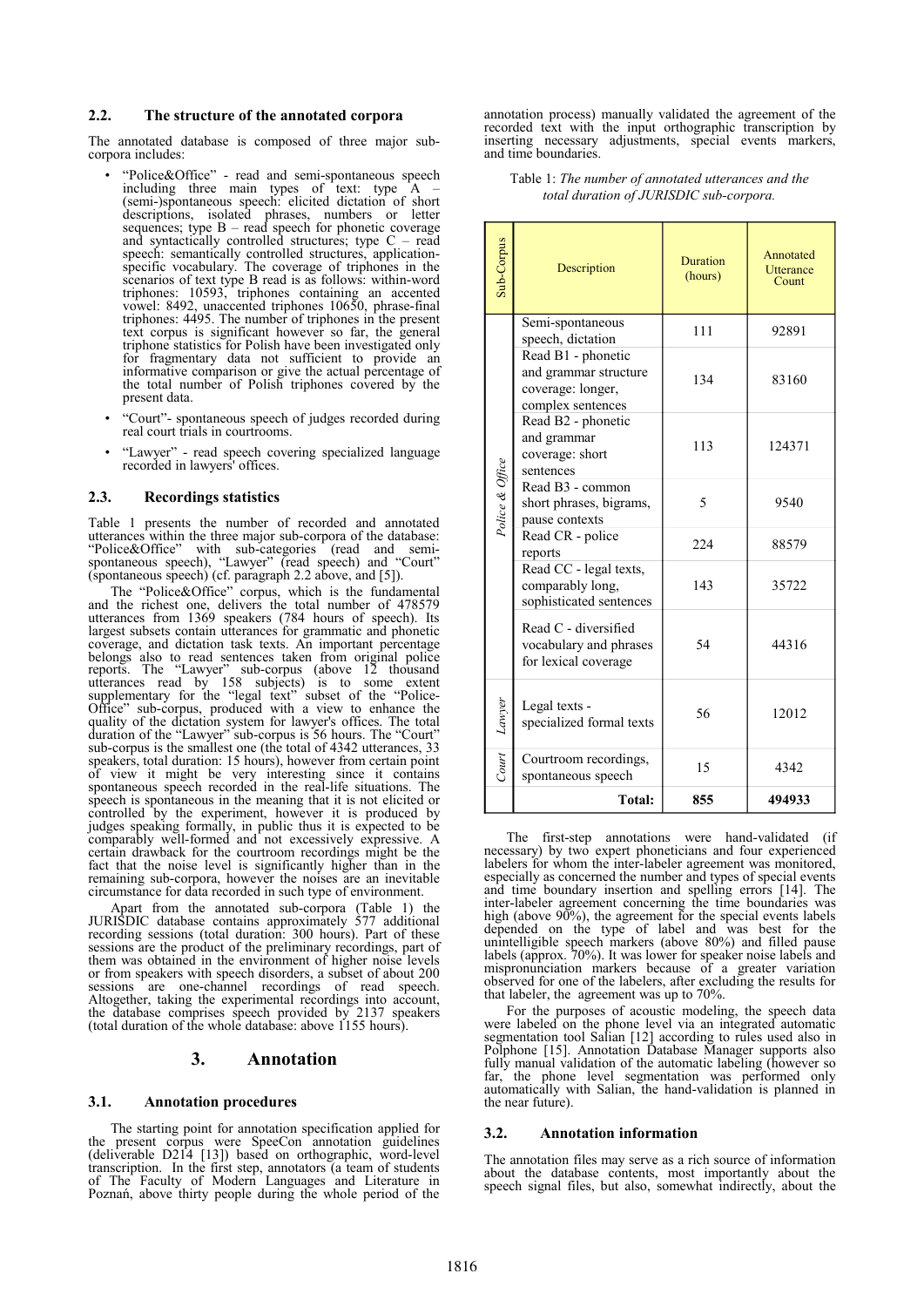speakers strategies (also the annotators habits) as related to text types or to specific tasks (read versus spontaneous/dictation speech tasks). By the speaker strategies we mean diversification of the number and specificity of fillers, speaker noises and other speech and non-speech events depending on the speech task, as well as the differences in phrasing for the spontaneous and semi-spontaneous speech. As for the annotators habits - the data might be useful for analyses and comparisons of perceptive analyses since although the annotators are given the same guidelines and specifications it is still expected that they will differ in their judgments (cf. [14]).

#### *3.2.1. Word statistics*

The total number of words in the annotation files is more than 5 200 000 (excluding special events markers).

The list of the most frequent vocabulary items found in the annotation files were compared to a list of Polish stopwords [16]. 62 items out of 110 were exactly the same in the two lists, several items differed only by inflection ending. The more serious differences were connected partly with the fact that the reference list contained more inflected forms of particular items (e.g. the inflected forms of the word *który*, Eng. *which/that*). Instead of the elaborate inflection range for the most frequent words the present top-frequency list contained the domain-specific vocabulary (e.g. *artykułu* (the genitive form of the word *artykuł)*, Eng. *article* or *paragraf*, Eng. *paragraph*, and also numbers or address words).

Generating the annotation frequency list allowed also to identify the probable spelling errors (words having the lowest frequency are the suspect group). The list of possibly misspelled words obtained in this way enclosed 1,3 percent of the whole word list.

#### *3.2.2. Special events and noise labels*



Figure 1: *The average number of speaker noises annotated per utterance in each of the three main database sub-corpora.*

Apart from ordinary text the annotations contain several special events labels:

- four types of noises (speaker noise [spk], filler [fil], intermittent noise [int], stationary noise [sta]); in cases when an event was present only in one of the recording channels an additional index for channel information may be attributed to the noise markers ([int:1] intermittent noise in channel one, [int:2] - intermittent noise in channel two). In the statistics presented in this study the channel information was ignored with a view to simplify the presentation of the results.
- mispronunciation or unintelligible speech markers

#### wave file truncation markers

Figures 1 and 2 depict the number of fillers and speaker noises for various text types within the three database subcorpora. Since the "Police & Office" corpus is quite complex in terms of the component text types, they were shown as separate bars in the figures. The abbreviations are explained in the "Description" column in Table 1.

The first observation is that the average number of the speaker noises is significantly higher than the respective average number of fillers for the read texts. For the semispontaneous, dictated utterances and (particularly) for the spontaneous courtroom utterances the tendency was the spontaneous courtroom utterances the tendency opposite: significantly more fillers were annotated.



Figure 2: *The average number of fillers annotated per*

The highest number of the speaker noises was noted for the domain-specific read texts, especially for the "Lawyer" sub-corpus. The sentences might have been difficult for the readers because of two reasons: the specialized vocabulary, complex syntactic structures, and comparably long sentences. Figure 2 shows, not surprisingly, that the number of fillers was highest for the spontaneous and semi-spontaneous speech (i.e. the courtroom recordings and semi-spontaneous dictation tasks from the "Police and Office" sub-corpus). The mean number of fillers was practically zero for B3 texts, that is why the respective bar is absent in the Figure 2.



Figure 3: *The average number of mispronunciation and unintelligible stretch of speech markers (dark gray bars mispronunciation, light gray - unintelligible).*